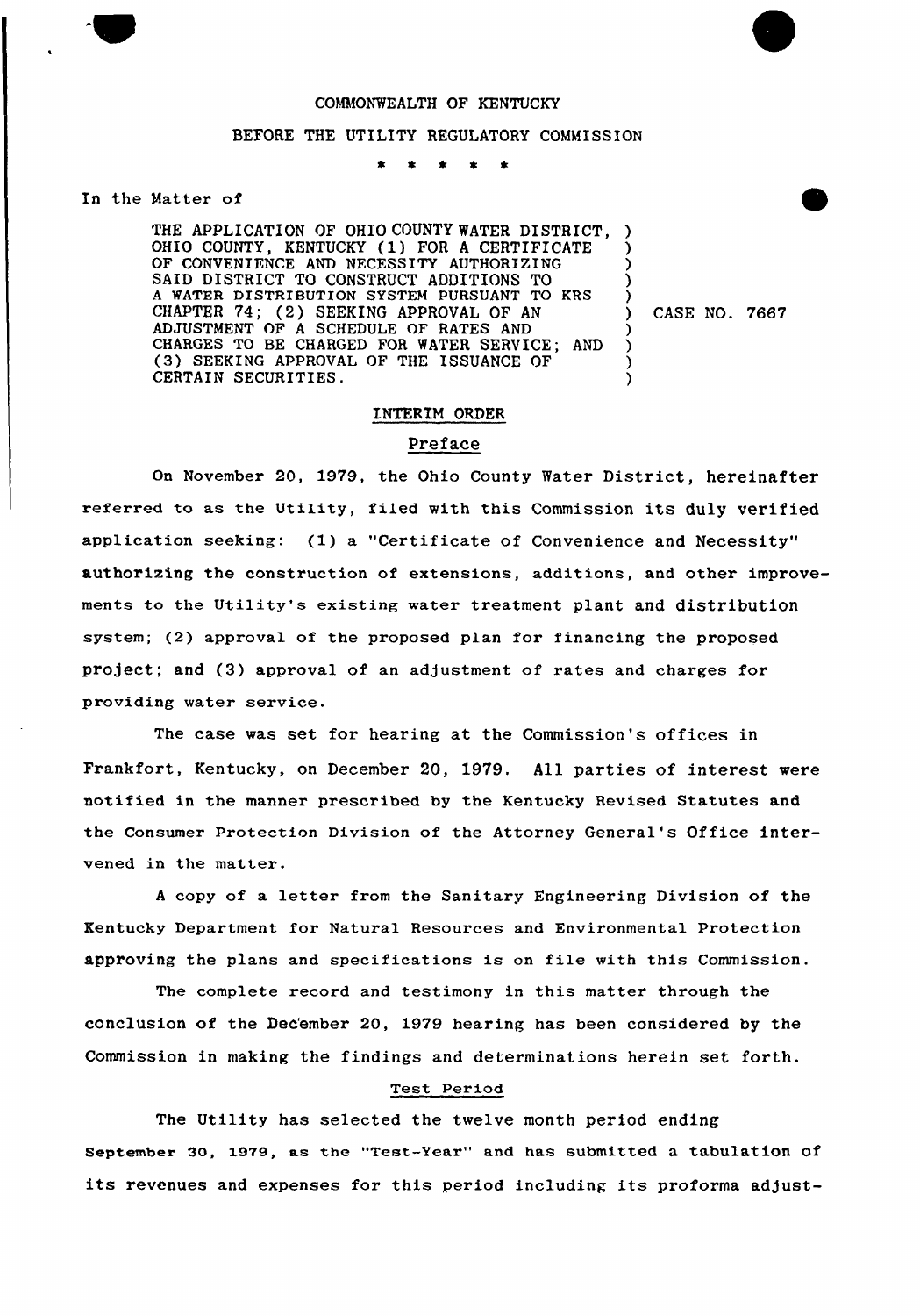ments thereto for the Commissions consideration in the determination of rate adjustments.

## Findings in This Matter

The Commission, after consideration of all the evidence of record and being advised, is of the opinion and finds:

1. That public convenience and necessity requires construction of the proposed extensions, additions, and other improvements to the Utility's existing treatment plant and distribution system in the areas defined by the application and exhibits filed in this matter.

2, That the construction project proposed by the Utility includes an expansion of its water treatment plant capacity from 1.5 to 2.0 million gallons per day, one 250,000 gallon storage tank, two 100,000 gallon storage tanks, approximately 57.4 miles of distribution mains and approximately 380 customer service connections; all at a total project cost of \$2,100,800.

3. That any construction deviations from the contract plans and specifications, herein approved, which could adversely affect service to any customer should be subject to the prior approval of this Commission.

4. That the financing of this project composed of a \$1,119,000 FmHA grant, an \$8,900 ADF grant, \$60,900 in service connections fees, \$200,000 in Coal Severance Funds and the issuance of \$712,000 in water revenue bonds is for lawful objects within the corporate purposes of the Utility, is necessary and appropriate for and consistent with the proper performance by the Utility of its service to the public, and will not impair its ability to perform that service.

5. That, according to the record in this matter, the existing rates charged by the Utility provided annual revenues of approximately \$323,466 from approximately 1900 customers receiving water service during the Test Year ending September 30, 1979, and resulted in a net deficit of Sl8,079 for the period.

6. That the Utility's annual expenses including those of depreciation and interest are estimated to be approximately \$408,604 for the first year of operations after completion of the proposed construction.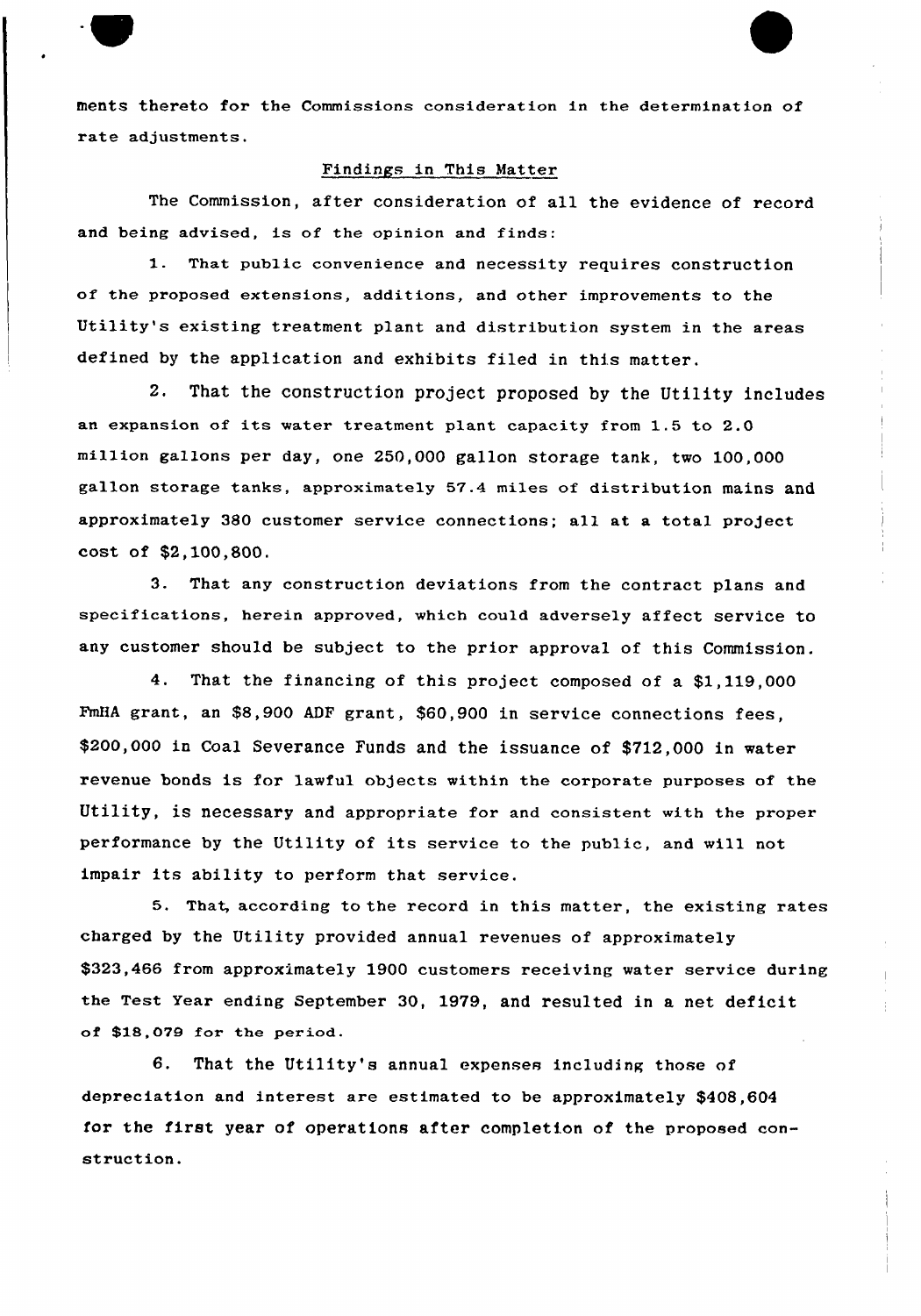7. That the Utility's proforma rates should produce revenues adequate to meet the \$408,604 estimated proforma expenses and provide in addition thereto adequate funding for debt retirement and cash working funds for adequate day to day operations of the Utility in the providing of reliable, adequate and efficient services to its customers.

8. That the rates proposed by the Utility are as follows:

| Gallonage Blocks<br>of Metered Usage |  |                      | Monthly Rate for<br>Each Gallonage Block |
|--------------------------------------|--|----------------------|------------------------------------------|
|                                      |  | First 2,000 gallons  | \$7.80 (Minimum Bill)                    |
|                                      |  | Next 8,000 gallons   | 2.30 per 1,000 gallon                    |
|                                      |  | Next 10,000 gallons  | 1.95 per 1,000 gallon                    |
|                                      |  | Next 30,000 gallons  | 1.65 per 1,000 gallon                    |
|                                      |  | Next 50,000 gallons  | 1.30 per 1,000 gallon                    |
|                                      |  | Over 100,000 gallons | $.60$ per 1,000 gallon                   |

Further, that according to the record in this matter, the above listed rate of \$0.60 for the "Over 100,000" gallonage block is less than the Utility's cost for delivery of water to those customers to whom this rate is applicable. Further, that the revenue losses resulting from the sale of water below cost to any customer must be offset by revenues produced by other customers. The Commission is, therefore, of the opinion that the rates proposed by the Utility are discriminatory, unfair, unreasonable, unjust, and should be denied.

9. That the Utility should, within ninety (90) days of the date of this Order, file with this Commission, a revised schedule of rates. Further, that an engineering analysis should be submitted therewith to show that the new proposed minimum rate for usage over 100.000 gallons per month is adequate to cover the Utility's expenses, including depreciation and interest for delivery of water to those customers to whom the rate is applicable.

10. That the Utility should furnish this Commission with duly verified documentation of the total cost of this project, including the cost of construction and all other capitalized costs (engineering, legal, administrative, etc.), within sixty (60) days of the date that construction is substantially completed.

11. That the contract between the Utility and the Engineer should require the Engineer to provide general engineering supervision and full-time resident inspection under his supervision to insure that the construction work conforms to the best construction practices and is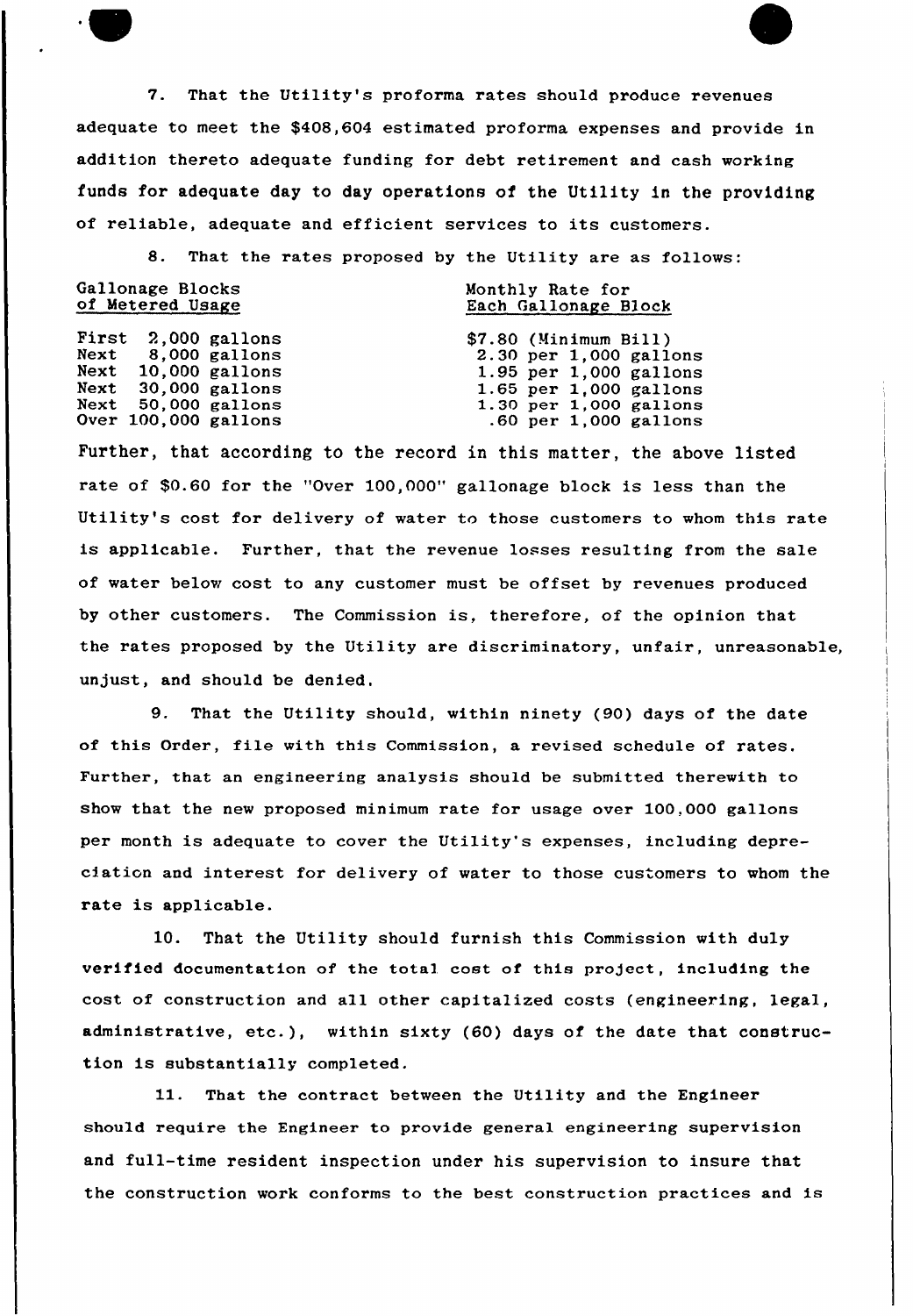done in accordance with the contract plans and specifications.

That within sixty (60) days of the date of substantial completion of this construction, the Utility should require the Engineer to furnish this Commission with a copy of the as-built plans along with the Engineer's certification that the construction has been satisfactorily completed in accordance with the contract plans and specifications.

13. That a 5/8" x 3/4" water meter should be the Utility's standard customer service meter and should be installed at all points of service unless the customer provides sufficient justification for the installation of a larger meter. Further, that any customer with a larger meter, with the exception of special contract customers, should pay for the service in accordance with the Applicant's approved meter size rate schedules.

14. That the service connection fees proposed by the Utility were not substantiated hy supporting cost data. The Commission, therefore, will defer its findings on the requested fees until such time as substantiating cost data is filed with this Commission.

#### ORDERS IN THIS MATTER

The Commission on the basis of the matters hereinbefore set forth and the evidentiary record in this case:

HEREBY QRDERs that the Utility be and it is hereby granted <sup>a</sup> Certificate of Convenience and Necessity to construct the proposed extensions, additions, and other improvements to its existing treatment plant and distribution system in the areas set forth in the application and in accordance with the contract plans and specifications filed in this record,

IT IS FURTHER ORDERED that any construction deviations from the contract plans and specifications, herein approved, which could adversely affect service to any customer shall be subject to the prior approval of this Commission,

IT IS FURTHER ORDERED that the Utility be and it is hereby authorized to finance this construction project with a \$1,119,000 FmHA grant, an \$8,900 ADF grant, \$60,900 in service connection fees, \$200,000 in Coal Severance funds and the issuance of \$712,000 in water revenue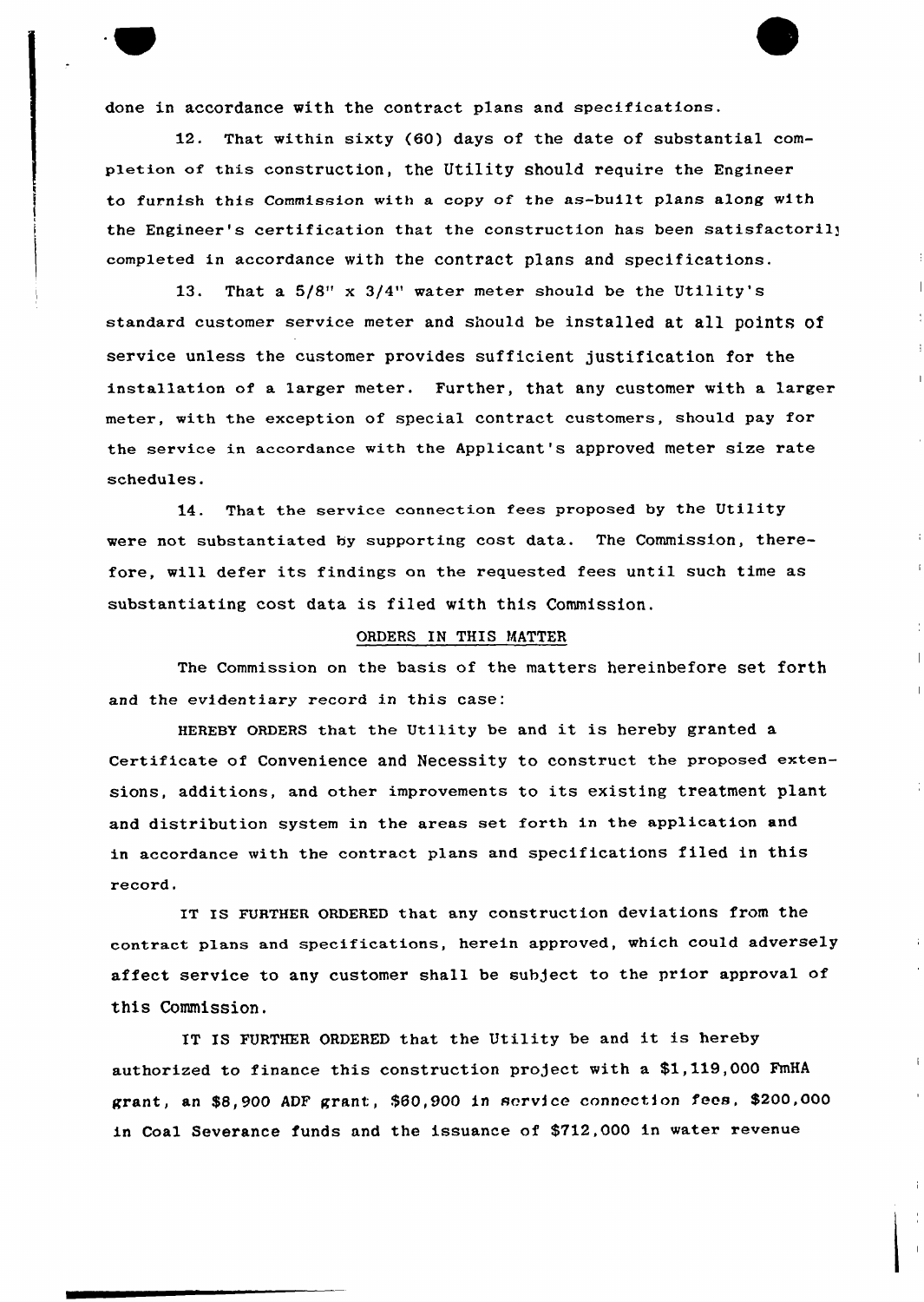bonds at an interest rate not to exceed 5%. Further, that this \$2,100,800 in project funds shall be used only for the lawful objects as set forth in the application.

IT IS FURTHER ORDERED that the rates requested by the Utility be and the same are hereby denied in accordance with "Finding No. 8" as previously set forth herein.

IT IS FURTHER ORDERED that the Utility shall, within ninety (90) days of the date of this Order, file with this Commission a revised schedule of rates in accordance with "Finding No. 9" as previoualy set forth herein. Further, that the revised rates must be adequate for meeting the reasonable expenses of the Utility after completion of the proposed construction including depreciation and interest and allow for the accumulation of a reasonable surplus. Further, that the Utility's existing rates shall remain in effect until adjustments thereto are approved by this Commission.

IT IS FURTHER ORDERED that the Utility file with this Commission a duly verified document or documents which show the total cost of this project including the cost of construction and all other capitalized costs (engineering, legal, administrative, etc.), within sixty (60) days of the date that construction is substantially completed.

IT Is FURTHER ORDERED that the contract between the Utility and the Engineer shall require the Engineer to provide general engineering supervision and full-time resident inspection under his supervision to insure that the contractor's construction work conforms to the best construction practices and is done in accordance with the contract plans and specifications.

IT IS FURTHER ORDERED that the Utility shall require the Engineer, within sixty (60) days of substantial completion of the proposed construction, to furnish this Commission wiht a copy of the as-built plans and a certification that the construction has been satisfactorily completed in accordance with the contract plans and specifications.

IT IS FURTHER ORDERED that a 5/8" x 3/4" meter shall be the Utility's standard customer service meter and shall be installed at all points of service unless the customer provides sufficient justification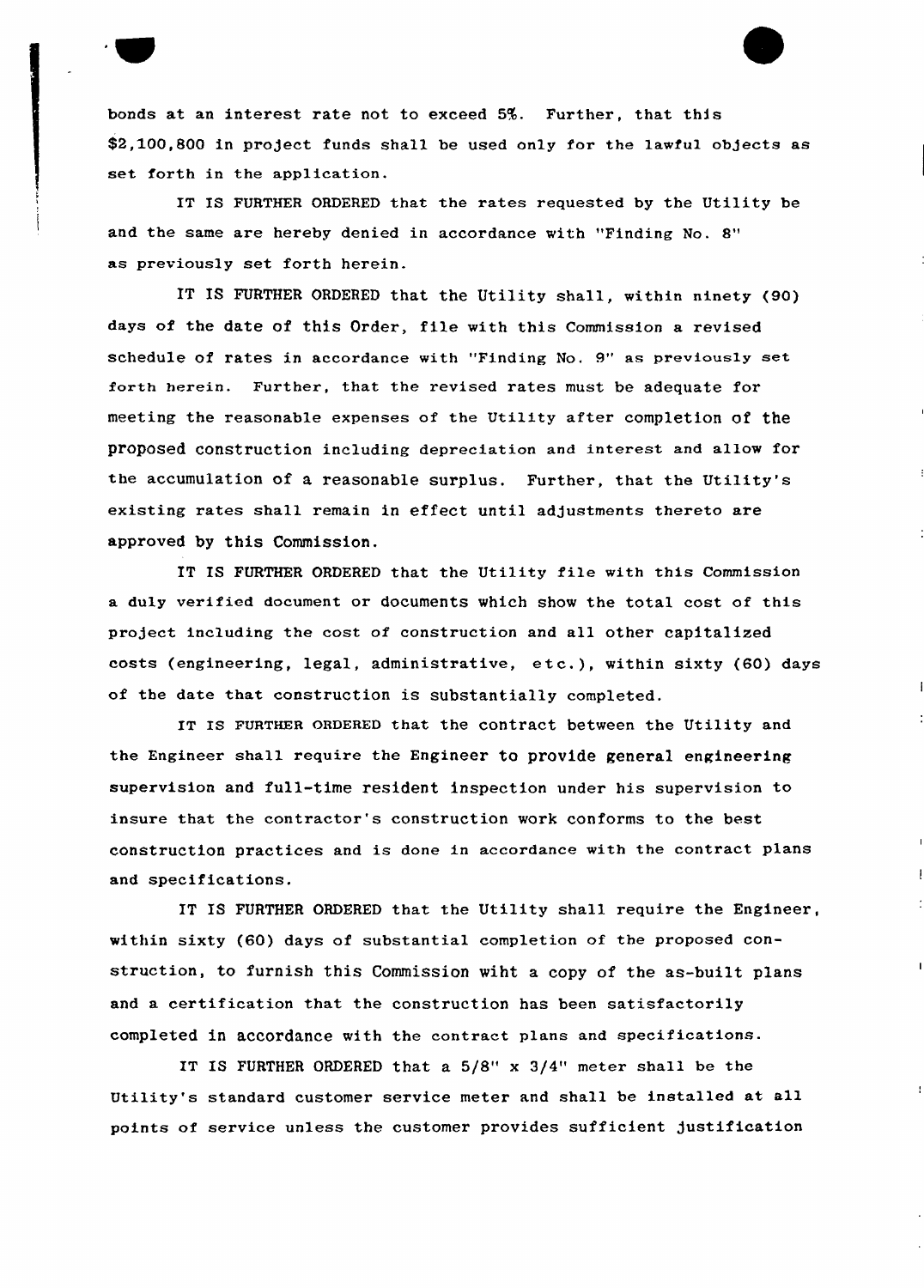for the installation of a larger meter, Purther, that any customer with a larger meter, with the exception of special contract customers, shall pay for that service in accordance with the Utility's approved meter size rate schedules.

Nothing contained herein shall be deemed a warranty by the Commonwealth of Kentucky, or any agency thereof, of the financing herein authorized.

Done at Frankfort, Kentucky, this 24th day of January, 1980.

UTILITY REGULATORY COMMISSION

Mari<br>Odken Tice Chairman

Mary

ATTEST:

Secretary